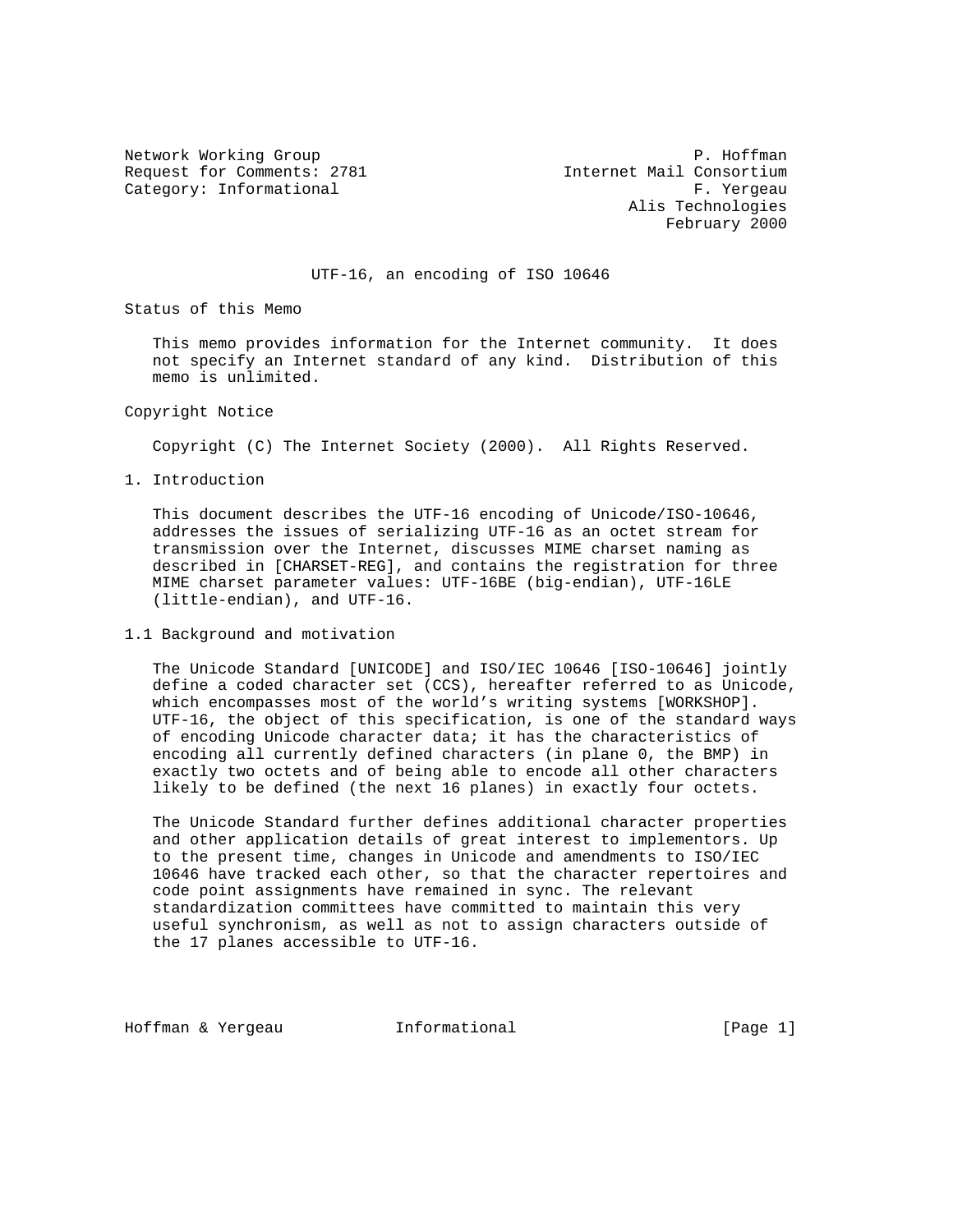The IETF policy on character sets and languages [CHARPOLICY] says that IETF protocols MUST be able to use the UTF-8 character encoding scheme [UTF-8]. Some products and network standards already specify UTF-16, making it an important encoding for the Internet. This document is not an update to the [CHARPOLICY] document, only a description of the UTF-16 encoding.

1.2 Terminology

 The key words "MUST", "MUST NOT", "REQUIRED", "SHALL", "SHALL NOT", "SHOULD", "SHOULD NOT", "RECOMMENDED", "MAY", and "OPTIONAL" in this document are to be interpreted as described in RFC 2119 [MUSTSHOULD].

 Throughout this document, character values are shown in hexadecimal notation. For example, "0x013C" is the character whose value is the character assigned the integer value 316 (decimal) in the CCS.

2. UTF-16 definition

 UTF-16 is described in the Unicode Standard, version 3.0 [UNICODE]. The definitive reference is Annex Q of ISO/IEC 10646-1 [ISO-10646]. The rest of this section summarizes the definition is simple terms.

 In ISO 10646, each character is assigned a number, which Unicode calls the Unicode scalar value. This number is the same as the UCS-4 value of the character, and this document will refer to it as the "character value" for brevity. In the UTF-16 encoding, characters are represented using either one or two unsigned 16-bit integers, depending on the character value. Serialization of these integers for transmission as a byte stream is discussed in Section 3.

The rules for how characters are encoded in UTF-16 are:

- Characters with values less than 0x10000 are represented as a single 16-bit integer with a value equal to that of the character number.
- Characters with values between 0x10000 and 0x10FFFF are represented by a 16-bit integer with a value between 0xD800 and 0xDBFF (within the so-called high-half zone or high surrogate area) followed by a 16-bit integer with a value between 0xDC00 and 0xDFFF (within the so-called low-half zone or low surrogate area).
- Characters with values greater than 0x10FFFF cannot be encoded in UTF-16.

 Note: Values between 0xD800 and 0xDFFF are specifically reserved for use with UTF-16, and don't have any characters assigned to them.

Hoffman & Yergeau **Informational Informational** [Page 2]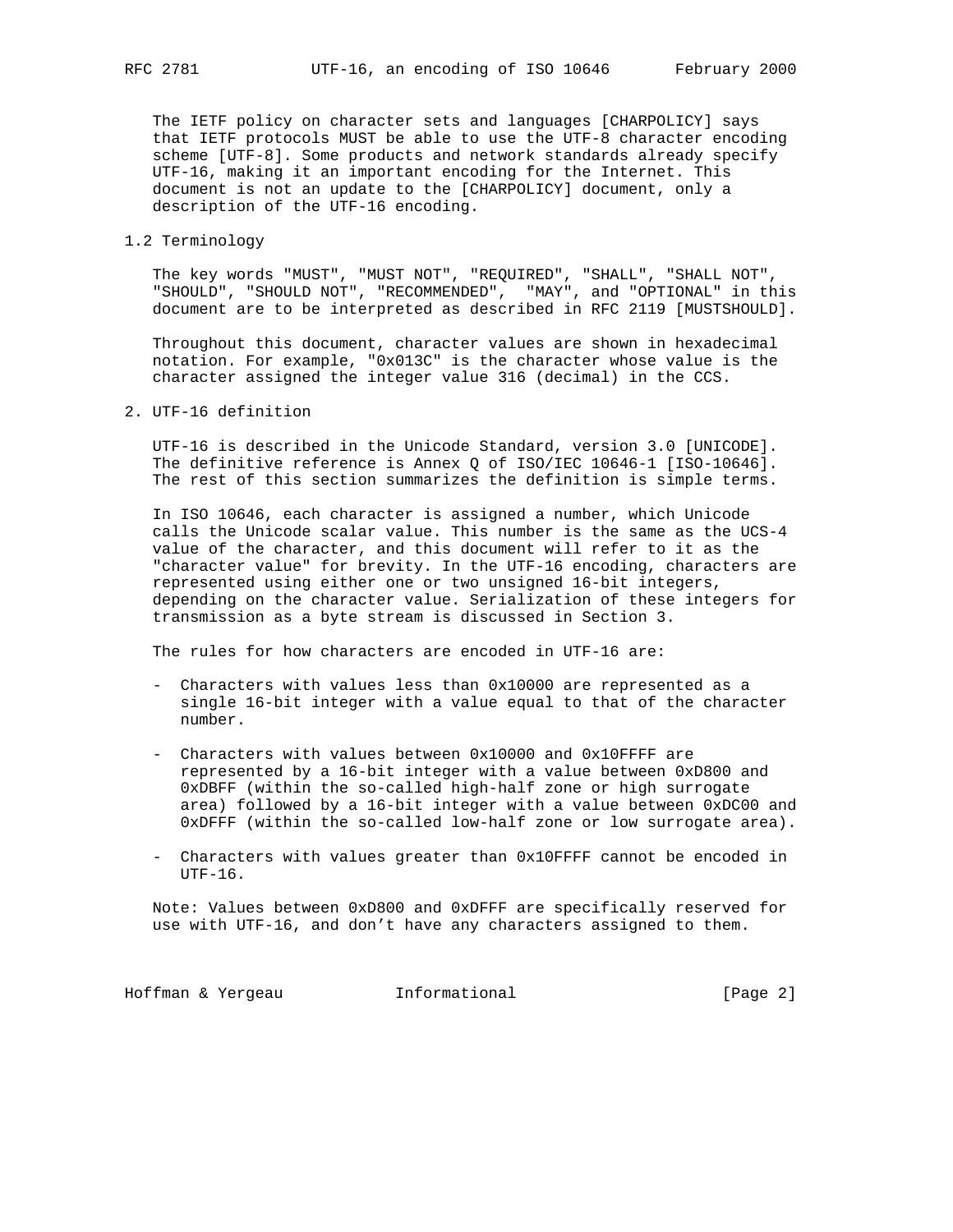### 2.1 Encoding UTF-16

 Encoding of a single character from an ISO 10646 character value to UTF-16 proceeds as follows. Let U be the character number, no greater than 0x10FFFF.

- 1) If U < 0x10000, encode U as a 16-bit unsigned integer and terminate.
- 2) Let  $U' = U 0x10000$ . Because U is less than or equal to  $0x10$ FFFF, U' must be less than or equal to 0xFFFFF. That is, U' can be represented in 20 bits.
- 3) Initialize two 16-bit unsigned integers, W1 and W2, to 0xD800 and 0xDC00, respectively. These integers each have 10 bits free to encode the character value, for a total of 20 bits.
- 4) Assign the 10 high-order bits of the 20-bit U' to the 10 low-order bits of W1 and the 10 low-order bits of U' to the 10 low-order bits of W2. Terminate.

 Graphically, steps 2 through 4 look like: U' = yyyyyyyyyyxxxxxxxxxx W1 = 110110yyyyyyyyyy W2 = 110111xxxxxxxxxx

2.2 Decoding UTF-16

 Decoding of a single character from UTF-16 to an ISO 10646 character value proceeds as follows. Let W1 be the next 16-bit integer in the sequence of integers representing the text. Let W2 be the (eventual) next integer following W1.

- 1) If W1 < 0xD800 or W1 > 0xDFFF, the character value U is the value of W1. Terminate.
- 2) Determine if W1 is between 0xD800 and 0xDBFF. If not, the sequence is in error and no valid character can be obtained using W1. Terminate.
- 3) If there is no W2 (that is, the sequence ends with W1), or if W2 is not between 0xDC00 and 0xDFFF, the sequence is in error. Terminate.
- 4) Construct a 20-bit unsigned integer U', taking the 10 low-order bits of W1 as its 10 high-order bits and the 10 low-order bits of W2 as its 10 low-order bits.

Hoffman & Yergeau **Informational Informational** [Page 3]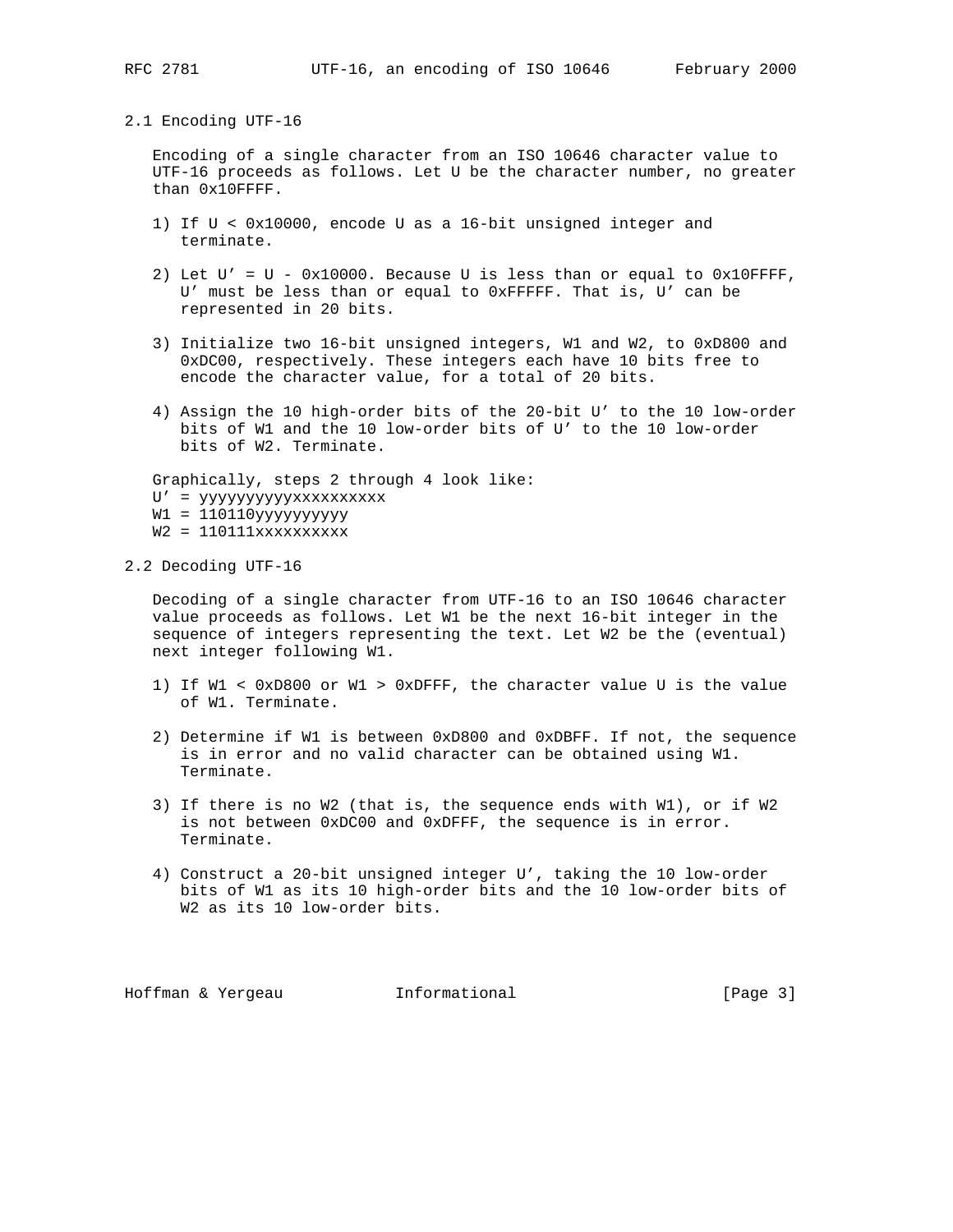5) Add 0x10000 to U' to obtain the character value U. Terminate.

 Note that steps 2 and 3 indicate errors. Error recovery is not specified by this document. When terminating with an error in steps 2 and 3, it may be wise to set U to the value of W1 to help the caller diagnose the error and not lose information. Also note that a string decoding algorithm, as opposed to the single-character decoding described above, need not terminate upon detection of an error, if proper error reporting and/or recovery is provided.

3. Labelling UTF-16 text

 Appendix A of this specification contains registrations for three MIME charsets: "UTF-16BE", "UTF-16LE", and "UTF-16". MIME charsets represent the combination of a CCS (a coded character set) and a CES (a character encoding scheme). Here the CCS is Unicode/ISO 10646 and the CES is the same in all three cases, except for the serialization order of the octets in each character, and the external determination of which serialization is used.

 This section describes which of the three labels to apply to a stream of text. Section 4 describes how to interpret the labels on a stream of text.

3.1 Definition of big-endian and little-endian

 Historically, computer hardware has processed two-octet entities such as 16-bit integers in one of two ways. So-called "big-endian" hardware handles two-octet entities with the higher-order octet first, that is at the lower address in memory; when written out to disk or to a network interface (serializing), the high-order octet thus appears first in the data stream. On the other hand, "Little endian" hardware handles two-octet entities with the lower-order octet first. Hardware of both kinds is common today.

 For example, the unsigned 16-bit integer that represents the decimal number 258 is 0x0102. The big-endian serialization of that number is the octet 0x01 followed by the octet 0x02. The little-endian serialization of that number is the octet 0x02 followed by the octet 0x01. The following C code fragment demonstrates a way to write 16 bit quantities to a file in big-endian order, irrespective of the hardware's native byte order.

```
 void write_be(unsigned short u, FILE f) /* assume short is 16 bits */
  {
putc(u >> 8, f); \qquad \qquad /* output high-order byte */
putc(u & 0xFF, f); \frac{1}{2} /* then low-order */
  }
```
Hoffman & Yergeau **Informational Informational** [Page 4]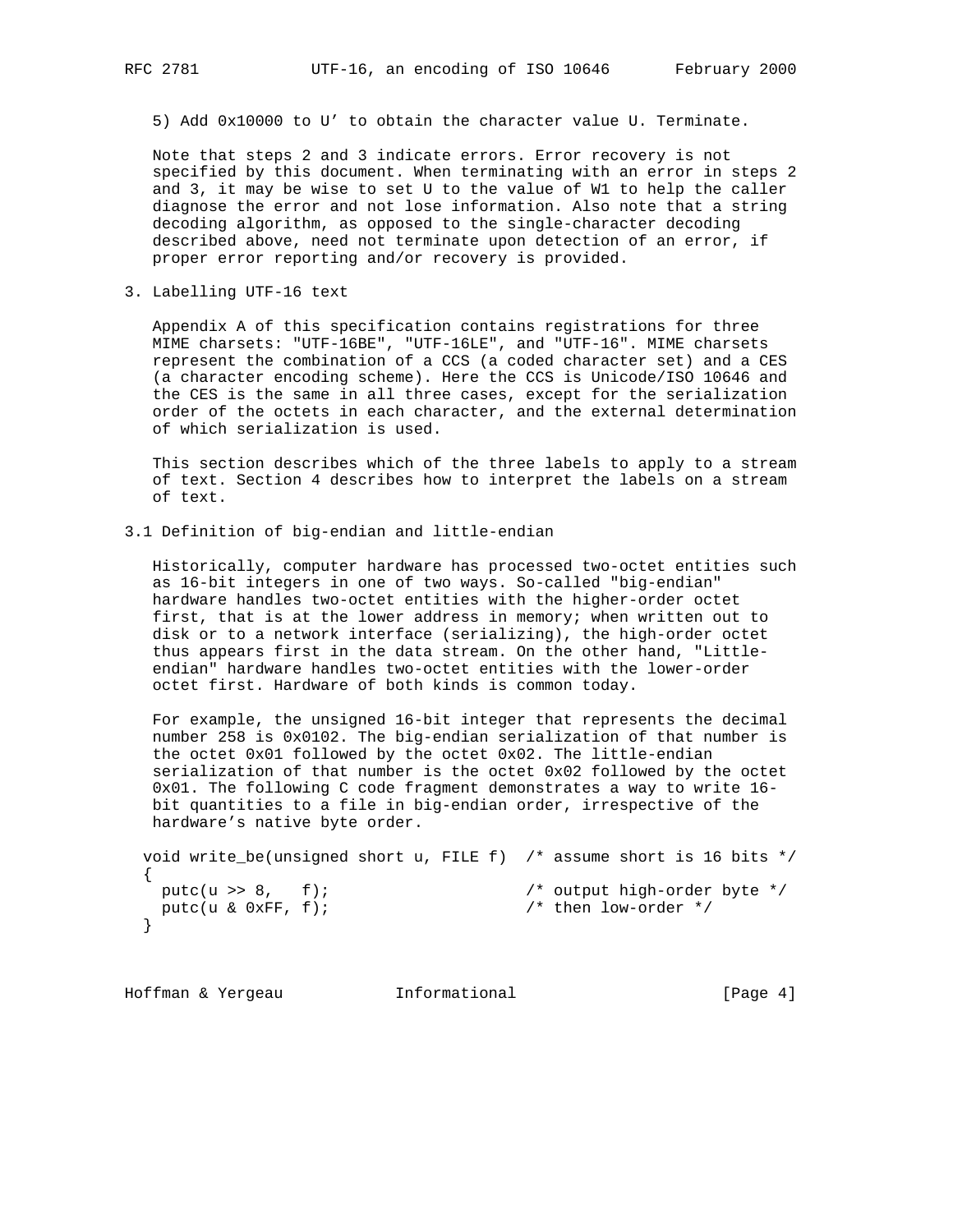The term "network byte order" has been used in many RFCs to indicate big-endian serialization, although that term has yet to be formally defined in a standards-track document. Although ISO 10646 prefers big-endian serialization (section 6.3 of [ISO-10646]), little-endian order is also sometimes used on the Internet.

# 3.2 Byte order mark (BOM)

 The Unicode Standard and ISO 10646 define the character "ZERO WIDTH NON-BREAKING SPACE" (0xFEFF), which is also known informally as "BYTE ORDER MARK" (abbreviated "BOM"). The latter name hints at a second possible usage of the character, in addition to its normal use as a genuine "ZERO WIDTH NON-BREAKING SPACE" within text. This usage, suggested by Unicode section 2.4 and ISO 10646 Annex F (informative), is to prepend a 0xFEFF character to a stream of Unicode characters as a "signature"; a receiver of such a serialized stream may then use the initial character both as a hint that the stream consists of Unicode characters and as a way to recognize the serialization order. In serialized UTF-16 prepended with such a signature, the order is big-endian if the first two octets are 0xFE followed by 0xFF; if they are 0xFF followed by 0xFE, the order is little-endian. Note that 0xFFFE is not a Unicode character, precisely to preserve the usefulness of 0xFEFF as a byte-order mark.

 It is important to understand that the character 0xFEFF appearing at any position other than the beginning of a stream MUST be interpreted with the semantics for the zero-width non-breaking space, and MUST NOT be interpreted as a byte-order mark. The contrapositive of that statement is not always true: the character 0xFEFF in the first position of a stream MAY be interpreted as a zero-width non-breaking space, and is not always a byte-order mark. For example, if a process splits a UTF-16 string into many parts, a part might begin with 0xFEFF because there was a zero-width non-breaking space at the beginning of that substring.

 The Unicode standard further suggests than an initial 0xFEFF character may be stripped before processing the text, the rationale being that such a character in initial position may be an artifact of the encoding (an encoding signature), not a genuine intended "ZERO WIDTH NON-BREAKING SPACE". Note that such stripping might affect an external process at a different layer (such as a digital signature or a count of the characters) that is relying on the presence of all characters in the stream.

 In particular, in UTF-16 plain text it is likely, but not certain, that an initial 0xFEFF is a signature. When concatenating two strings, it is important to strip out those signatures, because otherwise the resulting string may contain an unintended "ZERO WIDTH

Hoffman & Yergeau **Informational Informational** [Page 5]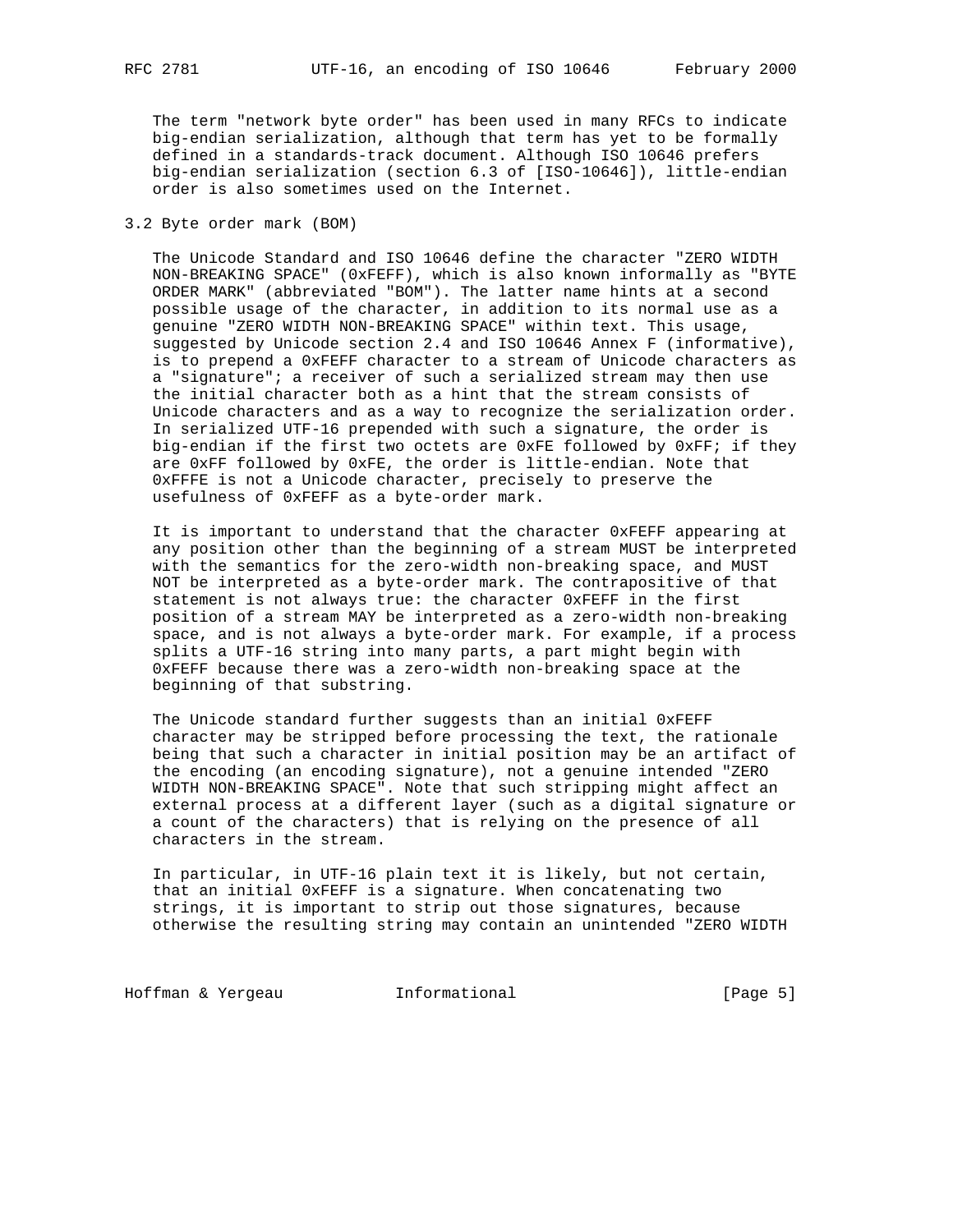NON-BREAKING SPACE" at the connection point. Also, some specifications mandate an initial 0xFEFF character in objects labelled as UTF-16 and specify that this signature is not part of the object.

3.3 Choosing a label for UTF-16 text

 Any labelling application that uses UTF-16 character encoding, and explicitly labels the text, and knows the serialization order of the characters in text, SHOULD label the text as either "UTF-16BE" or "UTF-16LE", whichever is appropriate based on the endianness of the text. This allows applications processing the text, but unable to look inside the text, to know the serialization definitively.

 Text in the "UTF-16BE" charset MUST be serialized with the octets which make up a single 16-bit UTF-16 value in big-endian order. Systems labelling UTF-16BE text MUST NOT prepend a BOM to the text.

 Text in the "UTF-16LE" charset MUST be serialized with the octets which make up a single 16-bit UTF-16 value in little-endian order. Systems labelling UTF-16LE text MUST NOT prepend a BOM to the text.

 Any labelling application that uses UTF-16 character encoding, and puts an explicit charset label on the text, and does not know the serialization order of the characters in text, MUST label the text as "UTF-16", and SHOULD make sure the text starts with 0xFEFF.

 An exception to the "SHOULD" rule of using "UTF-16BE" or "UTF-16LE" would occur with document formats that mandate a BOM in UTF-16 text, thereby requiring the use of the "UTF-16" tag only.

4. Interpreting text labels

 When a program sees text labelled as "UTF-16BE", "UTF-16LE", or "UTF-16", it can make some assumptions, based on the labelling rules given in the previous section. These assumptions allow the program to then process the text.

4.1 Interpreting text labelled as UTF-16BE

 Text labelled "UTF-16BE" can always be interpreted as being big endian. The detection of an initial BOM does not affect de serialization of text labelled as UTF-16BE. Finding 0xFF followed by 0xFE is an error since there is no Unicode character 0xFFFE.

Hoffman & Yergeau **Informational** [Page 6]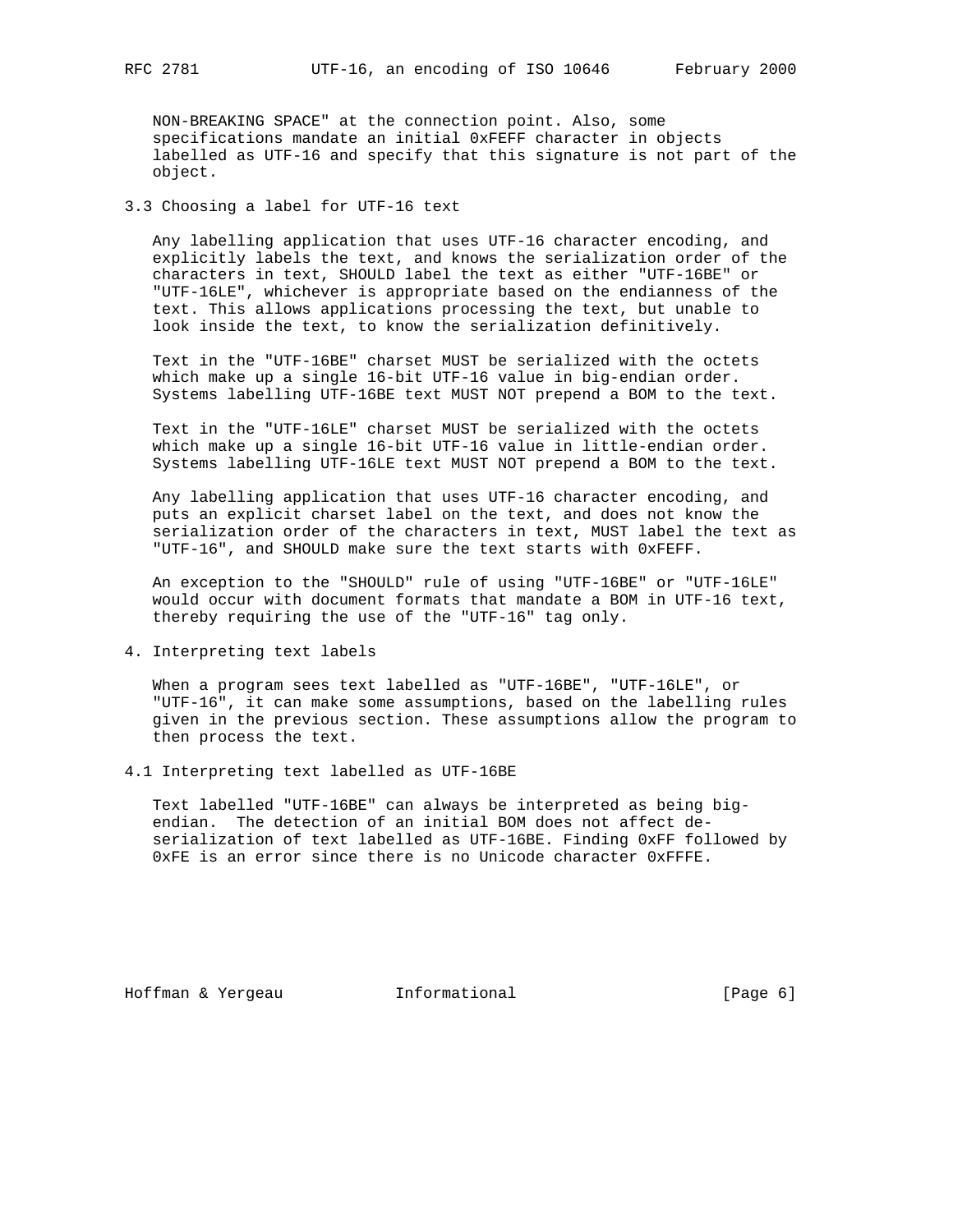4.2 Interpreting text labelled as UTF-16LE

 Text labelled "UTF-16LE" can always be interpreted as being little endian. The detection of an initial BOM does not affect de serialization of text labelled as UTF-16LE. Finding 0xFE followed by 0xFF is an error since there is no Unicode character 0xFFFE, which would be the interpretation of those octets under little-endian order.

# 4.3 Interpreting text labelled as UTF-16

 Text labelled with the "UTF-16" charset might be serialized in either big-endian or little-endian order. If the first two octets of the text is 0xFE followed by 0xFF, then the text can be interpreted as being big-endian. If the first two octets of the text is 0xFF followed by 0xFE, then the text can be interpreted as being little endian. If the first two octets of the text is not 0xFE followed by 0xFF, and is not 0xFF followed by 0xFE, then the text SHOULD be interpreted as being big-endian.

 All applications that process text with the "UTF-16" charset label MUST be able to read at least the first two octets of the text and be able to process those octets in order to determine the serialization order of the text. Applications that process text with the "UTF-16" charset label MUST NOT assume the serialization without first checking the first two octets to see if they are a big-endian BOM, a little-endian BOM, or not a BOM. All applications that process text with the "UTF-16" charset label MUST be able to interpret both big endian and little-endian text.

5. Examples

 For the sake of example, let's suppose that there is a hieroglyphic character representing the Egyptian god Ra with character value 0x12345 (this character does not exist at present in Unicode).

The examples here all evaluate to the phrase:

\*=Ra

where the "\*" represents the Ra hieroglyph (0x12345).

 Text labelled with UTF-16BE, without a BOM: D8 08 DF 45 00 3D 00 52 00 61

 Text labelled with UTF-16LE, without a BOM: 08 D8 45 DF 3D 00 52 00 61 00

Hoffman & Yergeau **Informational Informational** [Page 7]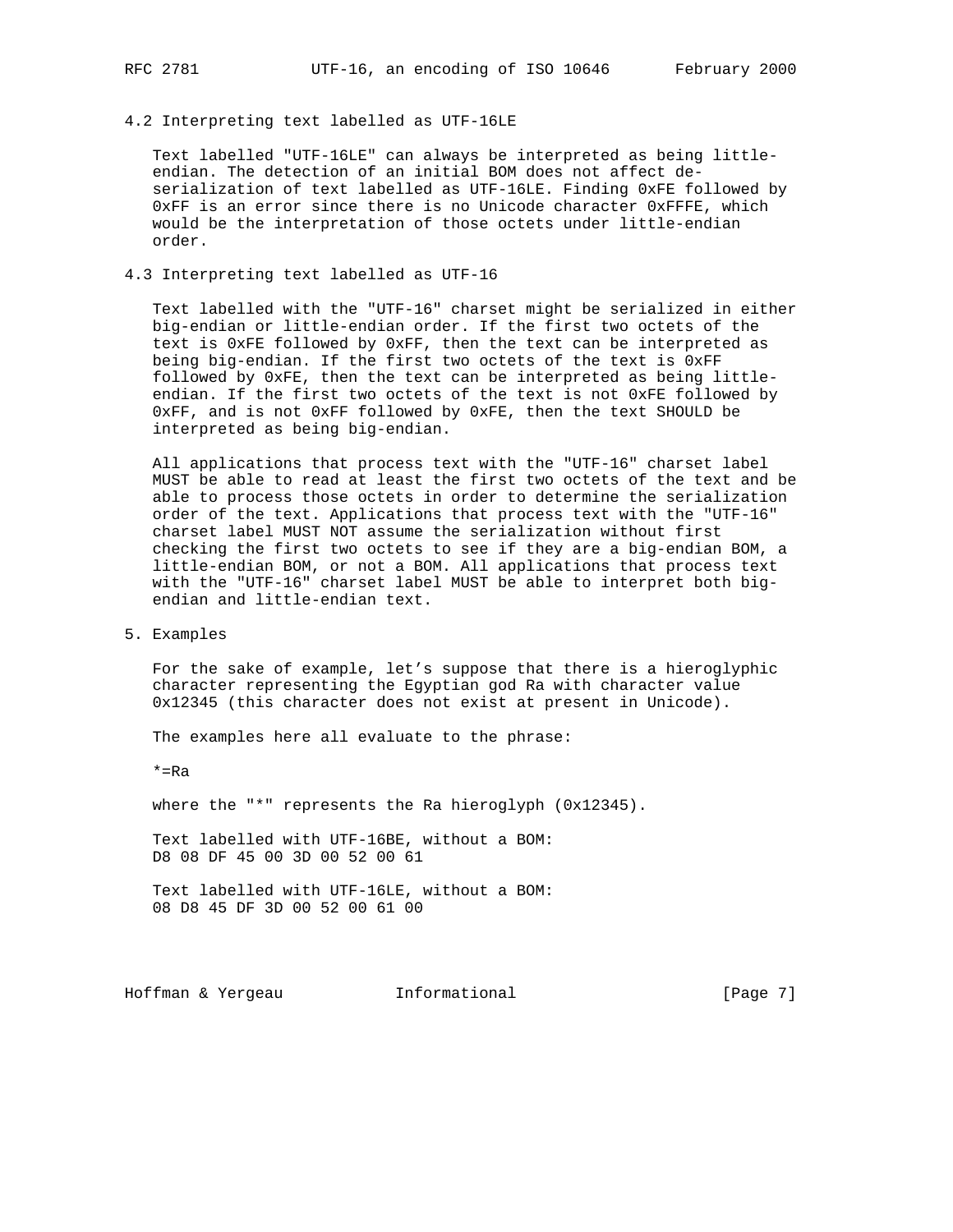Big-endian text labelled with UTF-16, with a BOM: FE FF D8 08 DF 45 00 3D 00 52 00 61

 Little-endian text labelled with UTF-16, with a BOM: FF FE 08 D8 45 DF 3D 00 52 00 61 00

6. Versions of the standards

 ISO/IEC 10646 is updated from time to time by published amendments; similarly, different versions of the Unicode standard exist: 1.0, 1.1, 2.0, 2.1, and 3.0 as of this writing. Each new version replaces the previous one, but implementations, and more significantly data, are not updated instantly.

 In general, the changes amount to adding new characters, which does not pose particular problems with old data. Amendment 5 to ISO/IEC 10646, however, has moved and expanded the Korean Hangul block, thereby making any previous data containing Hangul characters invalid under the new version. Unicode 2.0 has the same difference from Unicode 1.1. The official justification for allowing such an incompatible change was that no significant implementations and data containing Hangul existed, a statement that is likely to be true but remains unprovable. The incident has been dubbed the "Korean mess", and the relevant committees have pledged to never, ever again make such an incompatible change.

 New versions, and in particular any incompatible changes, have consequences regarding MIME character encoding labels, to be discussed in Appendix A.

7. IANA Considerations

 IANA is to register the character sets found in Appendixes A.1, A.2, and A.3 according to RFC 2278, using registration templates found in those appendixes.

8. Security Considerations

 UTF-16 is based on the ISO 10646 character set, which is frequently being added to, as described in Section 6 and Appendix A of this document. Processors must be able to handle characters that are not defined at the time that the processor was created in such a way as to not allow an attacker to harm a recipient by including unknown characters.

 Processors that handle any type of text, including text encoded as UTF-16, must be vigilant in checking for control characters that might reprogram a display terminal or keyboard. Similarly, processors

Hoffman & Yergeau **Informational Informational** [Page 8]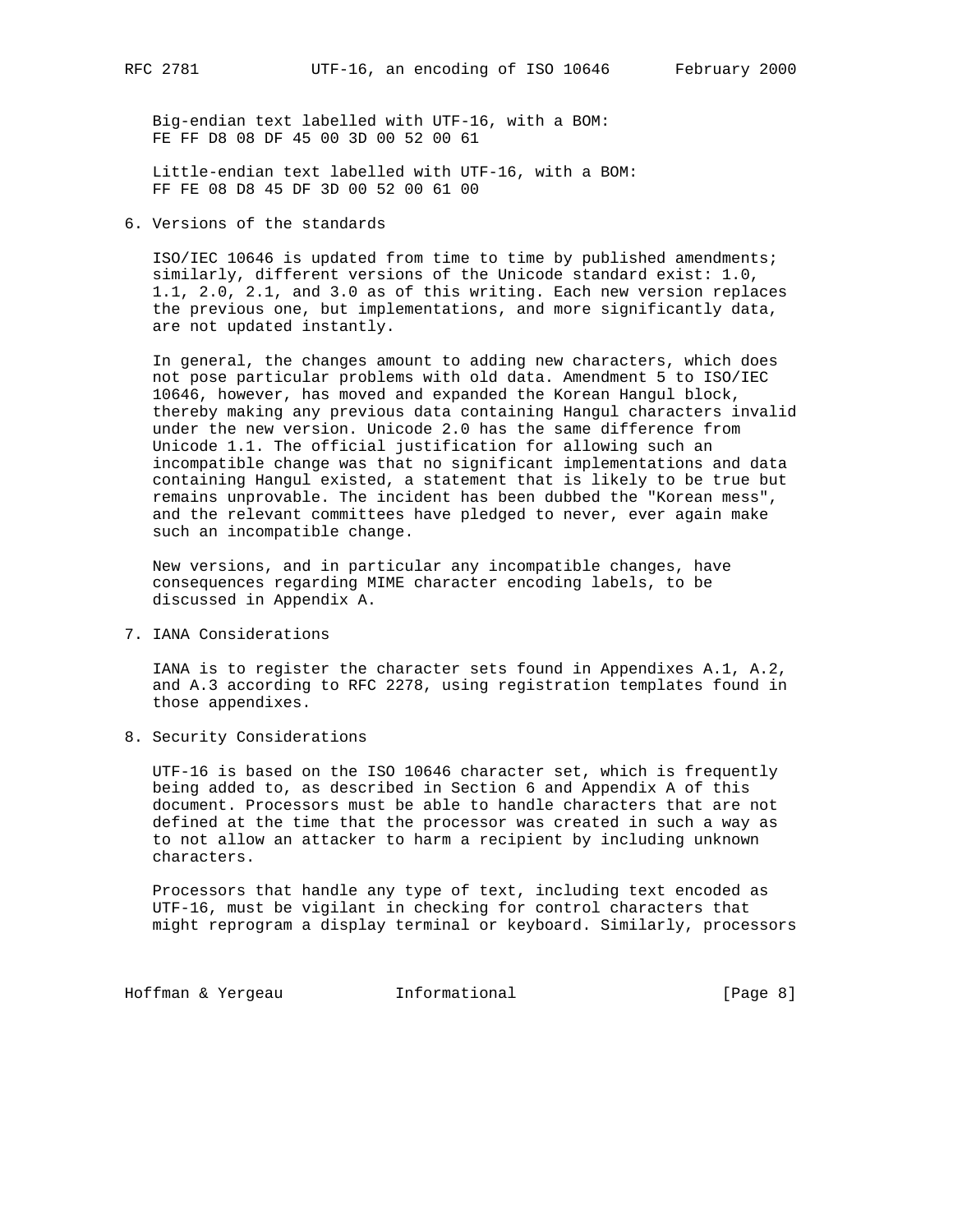that interpret text entities (such as looking for embedded programming code), must be careful not to execute the code without first alerting the recipient.

 Text in UTF-16 may contain special characters, such as the OBJECT REPLACEMENT CHARACTER (0xFFFC), that might cause external processing, depending on the interpretation of the processing program and the availability of an external data stream that would be executed. This external processing may have side-effects that allow the sender of a message to attack the receiving system.

 Implementors of UTF-16 need to consider the security aspects of how they handle illegal UTF-16 sequences (that is, sequences involving surrogate pairs that have illegal values or unpaired surrogates). It is conceivable that in some circumstances an attacker would be able to exploit an incautious UTF-16 parser by sending it an octet sequence that is not permitted by the UTF-16 syntax, causing it to behave in some anomalous fashion.

- 9. References
	- [CHARPOLICY] Alvestrand, H., "IETF Policy on Character Sets and Languages", BCP 18, RFC 2277, January 1998.
	- [CHARSET-REG] Freed, N. and J. Postel, "IANA Charset Registration Procedures", BCP 19, RFC 2278, January 1998.
	- [HTTP-1.1] Fielding, R., Gettys, J., Mogul, J., Frystyk, H., Masinter, L., Leach, P. and T. Berners-Lee, "Hypertext Transfer Protocol -- HTTP/1.1", RFC 2616, June 1999.
- [ISO-10646] ISO/IEC 10646-1:1993. International Standard -- Information technology -- Universal Multiple-Octet Coded Character Set (UCS) -- Part 1: Architecture and Basic Multilingual Plane. 22 amendments and two technical corrigenda have been published up to now. UTF-16 is described in Annex Q, published as Amendment 1. Many other amendments are currently at various stages of standardization. A second edition is in preparation, probably to be published in 2000; in this new edition, UTF-16 will probably be described in Annex **C. C.** 
	- [MUSTSHOULD] Bradner, S., "Key words for use in RFCs to Indicate Requirement Levels", BCP 14, RFC 2119, March 1997.
	- [UNICODE] The Unicode Consortium, "The Unicode Standard -- Version 3.0", ISBN 0-201-61633-5. Described at

Hoffman & Yergeau **Informational Informational** [Page 9]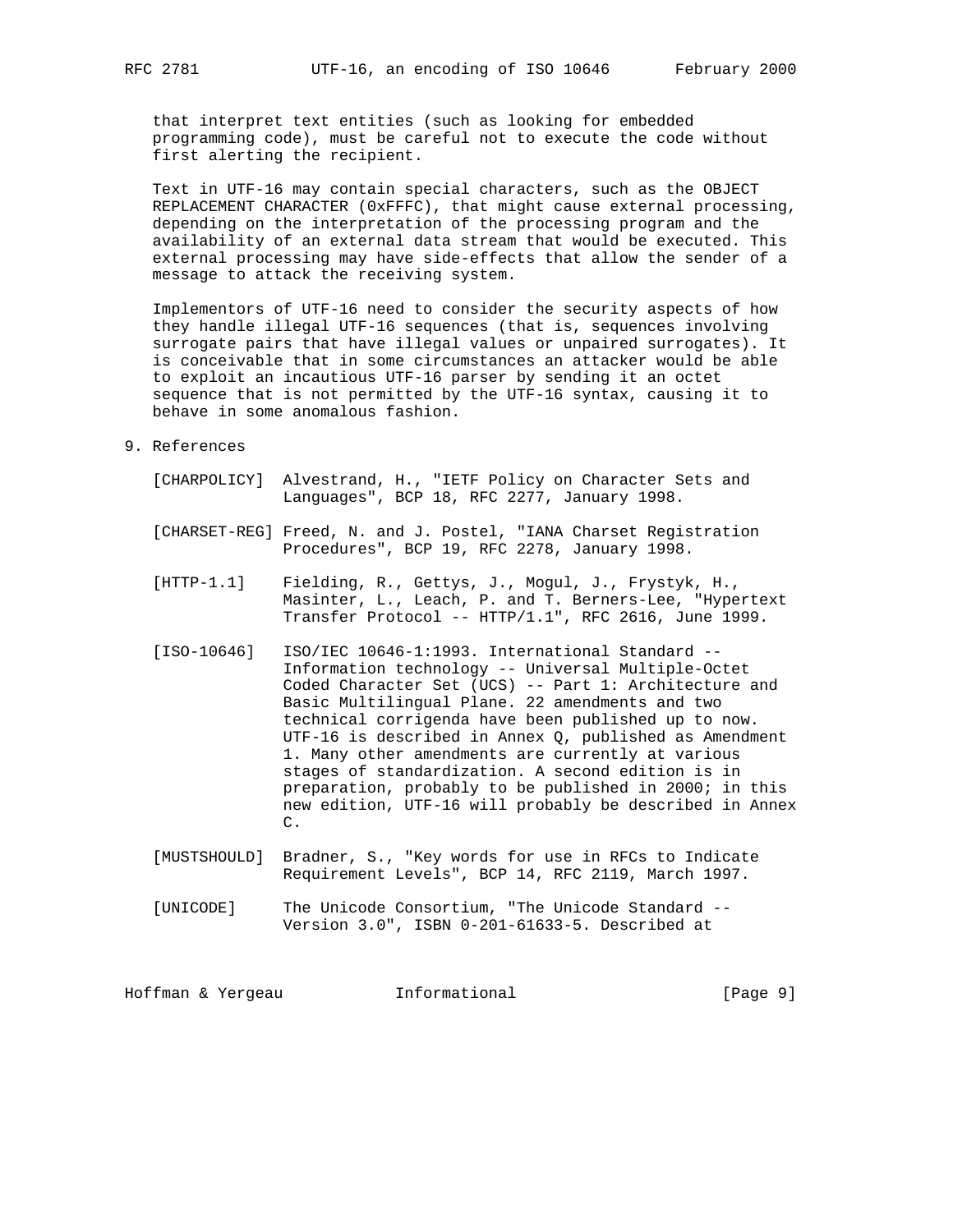<http://www.unicode.org/unicode/standard/versions/Unicode3.0.html>.

- [UTF-8] Yergeau, F., "UTF-8, a transformation format of ISO 10646", RFC 2279, January 1998.
- [WORKSHOP] Weider, C., Preston, C., Simonsen, K., Alvestrand, H., Atkinson, R., Crispin., M. and P. Svanberg, "Report of the IAB Character Set Workshop", RFC 2130, April 1997.
- 10. Acknowledgments

 Deborah Goldsmith wrote a great deal of the initial wording for this specification. Martin Duerst proposed numerous significant changes. Other significant contributors include:

 Mati Allouche Walt Daniels Mark Davis Ned Freed Asmus Freytag Lloyd Honomichl Dan Kegel Murata Makoto Larry Masinter Markus Scherer Keld Simonsen Ken Whistler

 Some of the text in this specification was copied from [UTF-8], and that document was worked on by many people. Please see the acknowledgments section in that document for more people who may have contributed indirectly to this document.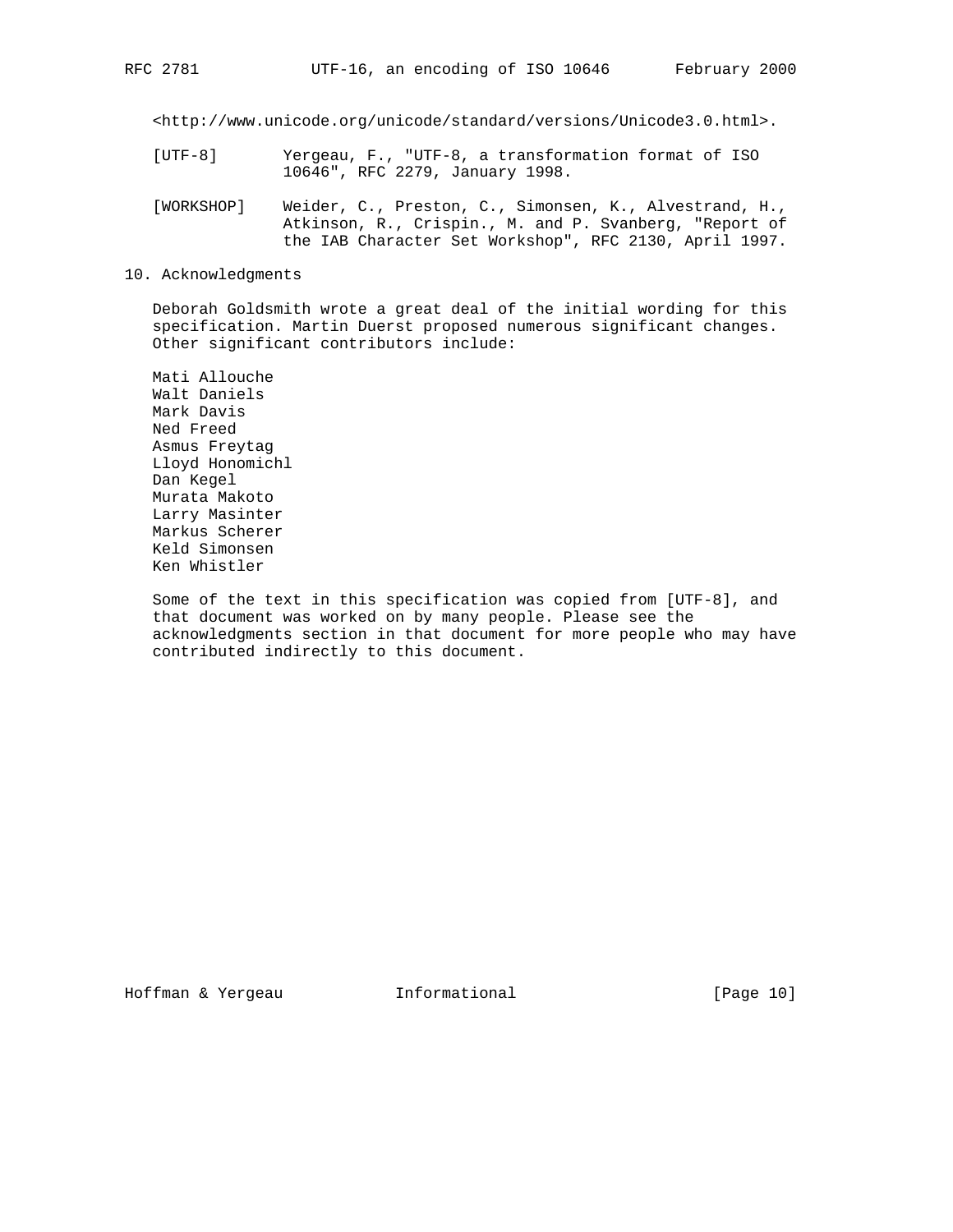### A. Charset registrations

 This memo is meant to serve as the basis for registration of three MIME charsets [CHARSET-REG]. The proposed charsets are "UTF-16BE", "UTF-16LE", and "UTF-16". These strings label objects containing text consisting of characters from the repertoire of ISO/IEC 10646 including all amendments at least up to amendment 5 (Korean block), encoded to a sequence of octets using the encoding and serialization schemes outlined above.

 Note that "UTF-16BE", "UTF-16LE", and "UTF-16" are NOT suitable for use in media types under the "text" top-level type, because they do not encode line endings in the way required for MIME "text" media types. An exception to this is HTTP, which uses a MIME-like mechanism, but is exempt from the restrictions on the text top-level type (see section 19.4.2 of HTTP 1.1 [HTTP-1.1]).

 It is noteworthy that the labels described here do not contain a version identification, referring generically to ISO/IEC 10646. This is intentional, the rationale being as follows:

 A MIME charset is designed to give just the information needed to interpret a sequence of bytes received on the wire into a sequence of characters, nothing more (see RFC 2045, section 2.2, in [MIME]). As long as a character set standard does not change incompatibly, version numbers serve no purpose, because one gains nothing by learning from the tag that newly assigned characters may be received that one doesn't know about. The tag itself doesn't teach anything about the new characters, which are going to be received anyway.

 Hence, as long as the standards evolve compatibly, the apparent advantage of having labels that identify the versions is only that, apparent. But there is a disadvantage to such version-dependent labels: when an older application receives data accompanied by a newer, unknown label, it may fail to recognize the label and be completely unable to deal with the data, whereas a generic, known label would have triggered mostly correct processing of the data, which may well not contain any new characters.

 The "Korean mess" (ISO/IEC 10646 amendment 5) is an incompatible change, in principle contradicting the appropriateness of a version independent MIME charset as described above. But the compatibility problem can only appear with data containing Korean Hangul characters encoded according to Unicode 1.1 (or equivalently ISO/IEC 10646 before amendment 5), and there is arguably no such data to worry about, this being the very reason the incompatible change was deemed acceptable.

Hoffman & Yergeau **Informational** [Page 11]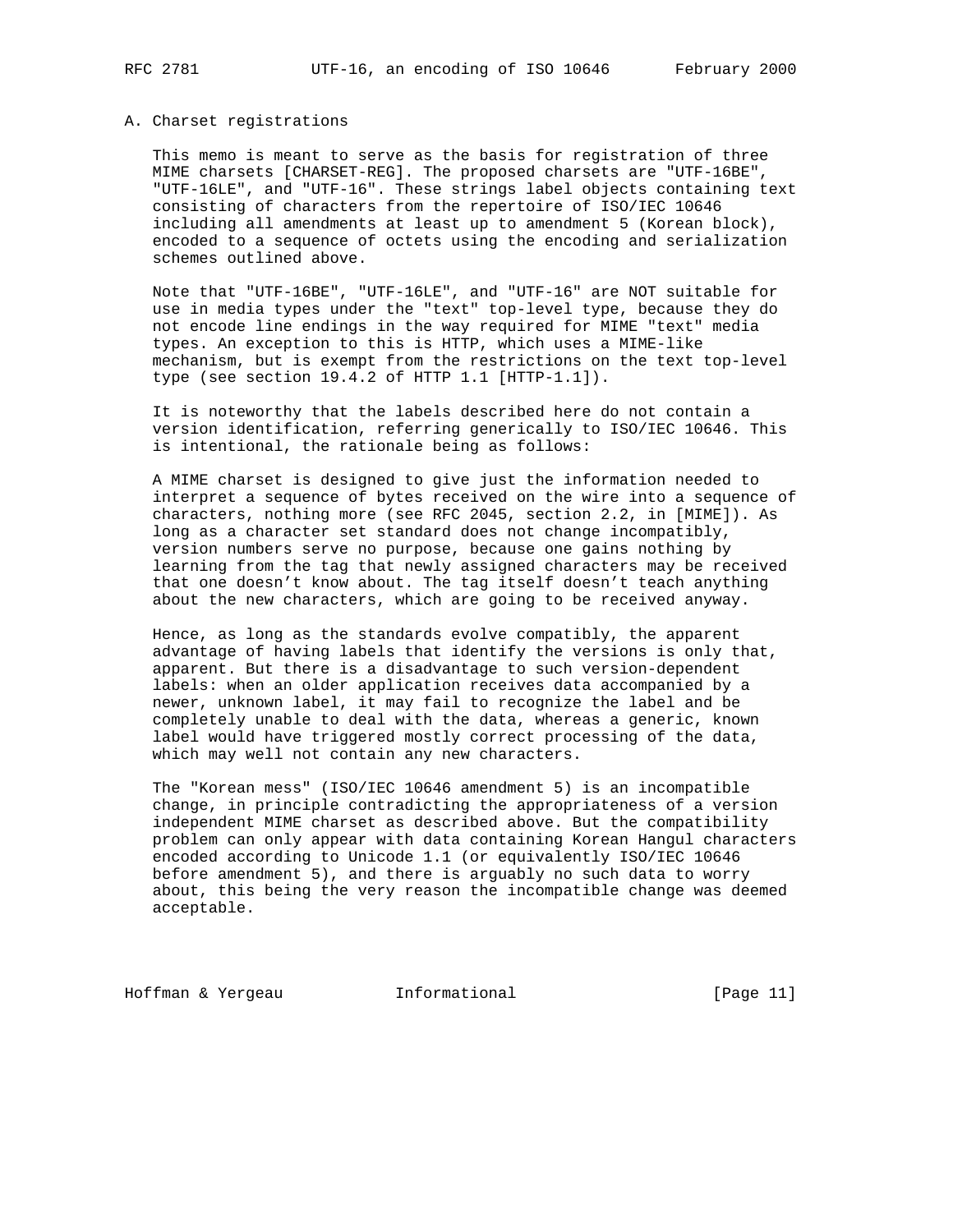In practice, then, a version-independent label is warranted, provided the label is understood to refer to all versions after Amendment 5, and provided no incompatible change actually occurs. Should incompatible changes occur in a later version of ISO/IEC 10646, the MIME charsets defined here will stay aligned with the previous version until and unless the IETF specifically decides otherwise.

A.1 Registration for UTF-16BE

 To: ietf-charsets@iana.org Subject: Registration of new charset

Charset name(s): UTF-16BE

Published specification(s): This specification

 Suitable for use in MIME content types under the "text" top-level type: No

 Person & email address to contact for further information: Paul Hoffman <phoffman@imc.org> Francois Yergeau <fyergeau@alis.com>

A.2 Registration for UTF-16LE

 To: ietf-charsets@iana.org Subject: Registration of new charset

Charset name(s): UTF-16LE

Published specification(s): This specification

 Suitable for use in MIME content types under the "text" top-level type: No

 Person & email address to contact for further information: Paul Hoffman <phoffman@imc.org> Francois Yergeau <fyergeau@alis.com>

A.3 Registration for UTF-16

 To: ietf-charsets@iana.org Subject: Registration of new charset

Charset name(s): UTF-16

Published specification(s): This specification

Hoffman & Yergeau Informational [Page 12]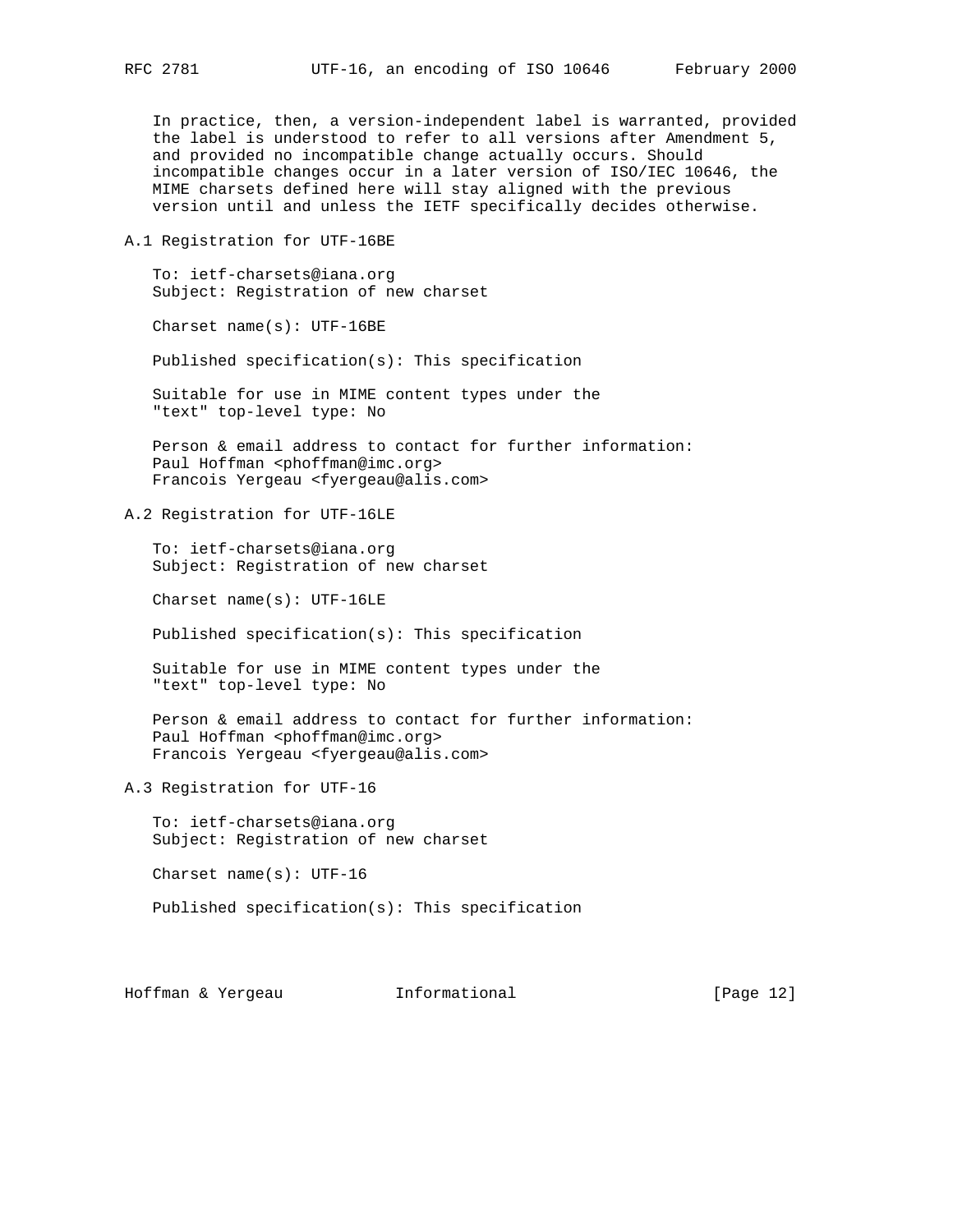Suitable for use in MIME content types under the "text" top-level type: No

 Person & email address to contact for further information: Paul Hoffman <phoffman@imc.org> Francois Yergeau <fyergeau@alis.com>

Authors' Addresses

 Paul Hoffman Internet Mail Consortium 127 Segre Place Santa Cruz, CA 95060 USA

EMail: phoffman@imc.org

 Francois Yergeau Alis Technologies 100, boul. Alexis-Nihon, Suite 600 Montreal QC H4M 2P2 Canada

EMail: fyergeau@alis.com